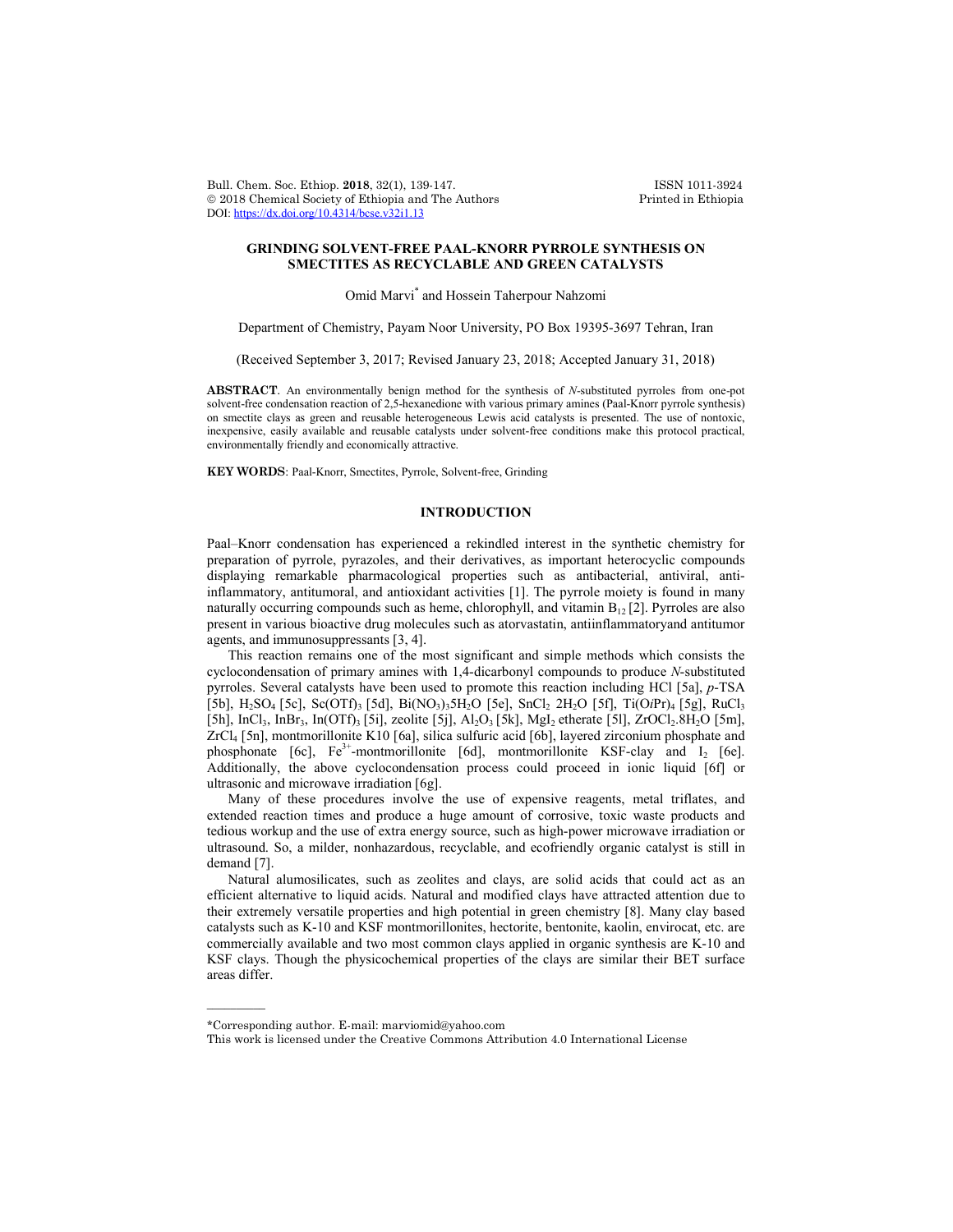In continuation of ongoing investigations exploring the use of solid supports in organic synthesis [9], this paper reports a simple, efficient, inexpensive and solvent free procedure for the Paal-Knorr synthesis of *N*-substituted pyrroles on smectite clays as efficient heterogeneous, green and recyclable catalysts employing grindstone technique (Scheme 1). The solid clays can be recovered later and reused in the subsequent reactions. Details of recyclability of the recovered solid clays have been shown in the Table 1.



Scheme 1. Solvent-free grinding synthesis of *N*-substituted pyrroles on smectites.

Table 1. The yields and reaction times for smectite supported solvent-free grinding Paal–Knorr synthesis of *N*-substituted pyrroles.

| Entry          | Amine           | Product | Yield $^*$ , %<br>KSF/Bentonite<br>Hectorite/K10 | Time, min<br>KSF/Bentonite<br>Hectorite/K10 |  |
|----------------|-----------------|---------|--------------------------------------------------|---------------------------------------------|--|
| 1              | NH <sub>2</sub> | 1a      | 96(93)/98(96)<br>95(92)/94(92)                   | 3/2<br>4/4                                  |  |
| $\overline{c}$ | NH <sub>2</sub> | 2a      | 95(91)/98(95)<br>96(92)/96(94)                   | 4/2<br>3/3                                  |  |
| $\mathfrak{Z}$ | NH <sub>2</sub> | 3a      | 97(94)/98(95)<br>93(90)/93(92)                   | 3/2<br>3/4                                  |  |
| $\overline{4}$ | NH <sub>2</sub> | 4a      | 97(93)/98(94)<br>94(92)/97(92)                   | 4/3<br>3/4                                  |  |
| 5              | NH <sub>2</sub> | 5a      | 98(96)/98(95)<br>95(92)/96(93)                   | 4/3<br>5/4                                  |  |
| 6              | NH <sub>2</sub> | 6a      | 95(91)/98(95)<br>93(90)/94(91)                   | 4/3<br>4/4                                  |  |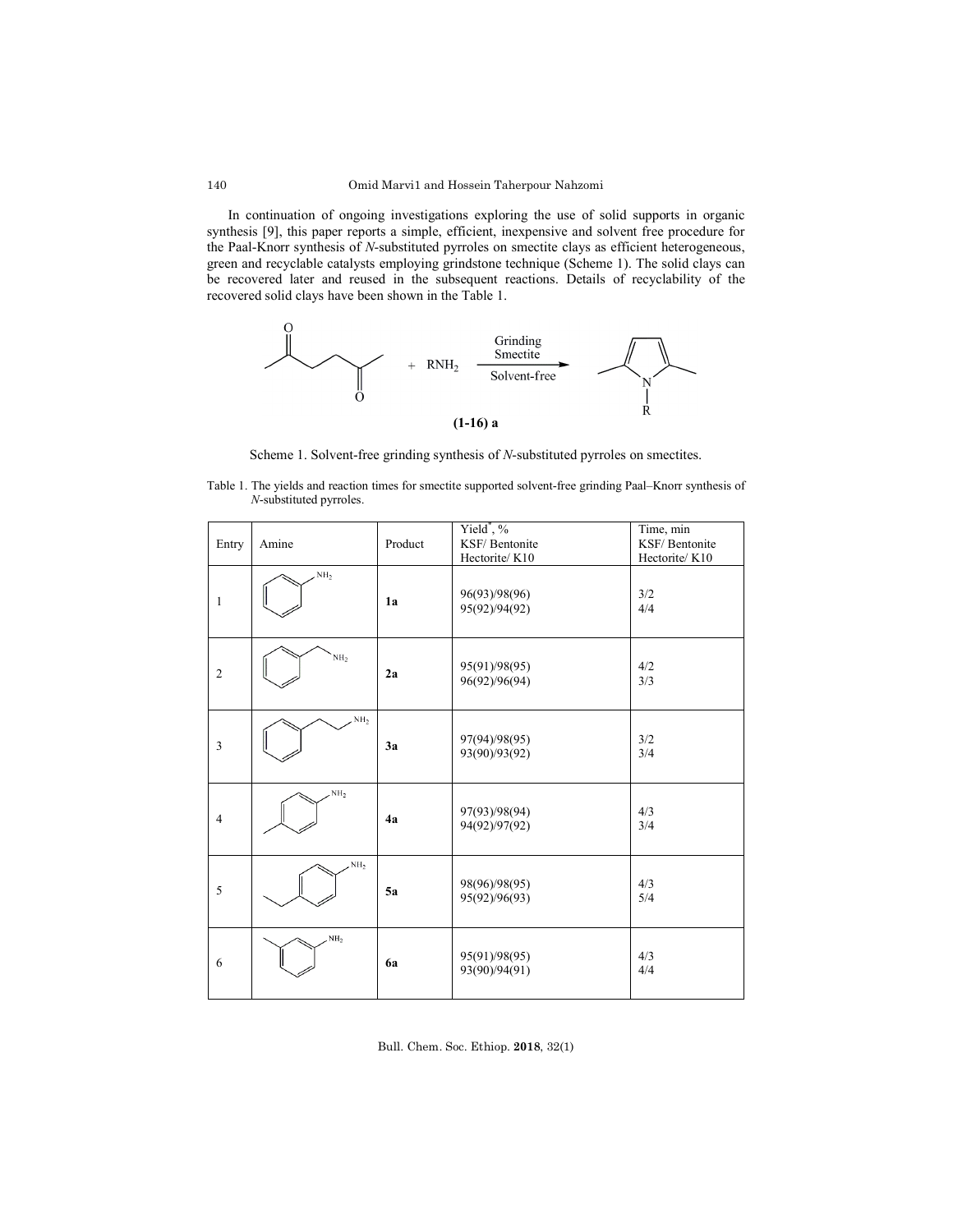| $\tau$  | $\mathrm{NH}_2$           | 7a        | 96(93)/98(95)<br>94(92)/95(92) | 4/2<br>3/4   |  |
|---------|---------------------------|-----------|--------------------------------|--------------|--|
| $\,8\,$ | NH <sub>2</sub>           | <b>8a</b> | 96(92)/97(95)<br>93(85)/94(92) | 4/3<br>4/5   |  |
| 9       | NH <sub>2</sub><br>$O_2N$ | 9а        | 93(89)/94(91)<br>91(87)/92(88) | $5/5$<br>5/6 |  |
| 10      | NH <sub>2</sub>           | 10a       | 92(88)/95(92)<br>90(85)/90(86) | 5/4<br>$5/5$ |  |
| 11      | NH <sub>2</sub><br>Cl     | 11a       | 91(89)/93(89)<br>89(86)/90(87) | 5/3<br>4/5   |  |
| 12      | NH <sub>2</sub><br>Br     | 12a       | 94(88)/95(90)<br>88(84)/91(86) | 5/3<br>5/5   |  |
| 13      | NH <sub>2</sub><br>MeO    | 13a       | 90(86)/93(87)<br>89(85)/89(83) | 4/2<br>3/4   |  |
| 14      | NH <sub>2</sub>           | 14a       | 95(91)/98(95)<br>90(88)/90(84) | 5/4<br>5/5   |  |
| 15      | $\mathrm{NH}_2$           | 15a       | 95(91)/97(95)<br>90(88)/94(93) | 5/3<br>5/4   |  |
| 16      | NH <sub>2</sub>           | 16a       | 92(87)/95(90)<br>91(90)/94(89) | 4/2<br>3/3   |  |

\* Isolated yields after recrystallization. The yields indicated in the parenthesis correspond to those reactions which the recovered clays were used (1st run).

Bull. Chem. Soc. Ethiop. **2018**, 32(1)

141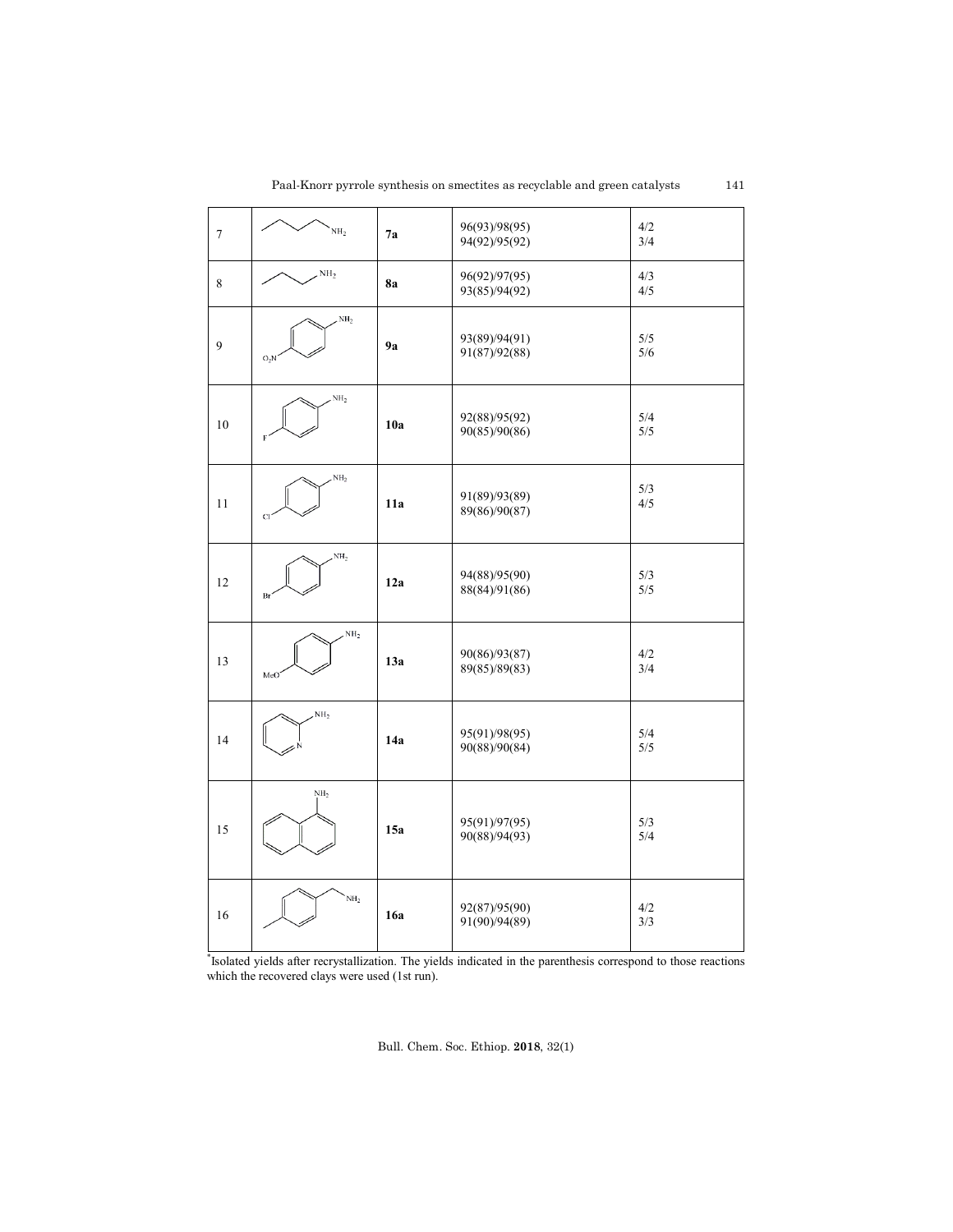### **RESULTS AND DISCUSSION**

The clay supported grinding synthesis of *N-*substituted pyrroles were through the reaction of hexane-2,5-dione with primary amines (Scheme 1) under solvent-free conditions. Results summarized in the Table 1 indicate the scope and generality of the reaction with respect to the various primary amines. The nature of the substituents on the aromatic ring of primary amines has different influences. The presence of the electron donating groups such as methyl and ethyl give high yields of products compared to aniline (entries 4a, 5a and 6a).

The catalysts studied were smectite-type laminar silicates. The structure of an elementary sheet of these materials consists of an octahedral layer of  $AI[O_4(OH)_2]$  (for montmorillonites KSF, K-10, and bentonite) or  $Mg[O_4(OH)_2]$  (for hectorite) sandwiched between two tetrahedral layers of SiO4 tetrahedral. The total concentration of acid sites on the catalyst surface was determined by NH<sub>3</sub> adsorption [10a] and the surface area by the BET method [10b]. The key factor for the reaction is the acidity of the clay, while the surface area seems to play a less important role. Indeed, all clays display activity in the reaction, but of all the catalysts examined, the bentonite, which shows the greatest overall acidity, is the most efficient catalyst [11]. Chemical composition, surface area and surface acidity of the applied clays are shown in Table 2. In this method, the reaction time has been shortened and the synthesis of these compounds has the feature of rapid reaction, convenient operation, high yield, and clean. The use of the solid clay catalyst in this method offers high yields of products compared to conventional procedures. From the other advantages of our method is the recyclability of solid clay. The used clay catalysts in the first cycle were recovered by filtration, washed with methanol and reused.

Table 2. Chemical composition, surface area and surface acidity of applied smectites.

| Clay            | Surface<br>area $(m^2/g)$ | Surface acidity<br>(meg. $H^{\dagger}/g$ ) | SiO <sub>2</sub><br>(%) | Al2O3<br>(%) | Fe <sub>2</sub> O <sub>3</sub><br>(%) | CaO<br>(%) | MgO<br>$\frac{(0)}{0}$ | Na <sub>2</sub> O<br>(9/0) | $K_2O$<br>(%) |
|-----------------|---------------------------|--------------------------------------------|-------------------------|--------------|---------------------------------------|------------|------------------------|----------------------------|---------------|
| <b>KSF Clay</b> | $15\pm10$                 | 0.70                                       | 54.0                    | 17.0         | 5.2                                   |            | 2.5                    | 0.4                        |               |
| K-10 Clay       | $200 \pm 10$              | 0.65                                       | 73.0                    | 14.0         | 2.7                                   | 0.2        |                        | 0.6                        | 1.9           |
| Bentonite       | $205 \pm 10$              | 0.77                                       | 70.9                    | 20.1         | 0.2                                   | 1.2        | 2.5                    | 0.4                        | 0.5           |
| Hectorite       | $63 \pm 10$               | 0.21                                       | 34.7                    | 0.7          | $0.3$ (FeO)                           | 23.4       | 5.3                    |                            | 0.1           |



Scheme 2. Possible mechanism for smectite supported grinding solvent-free synthesis of *N*substituted pyrroles.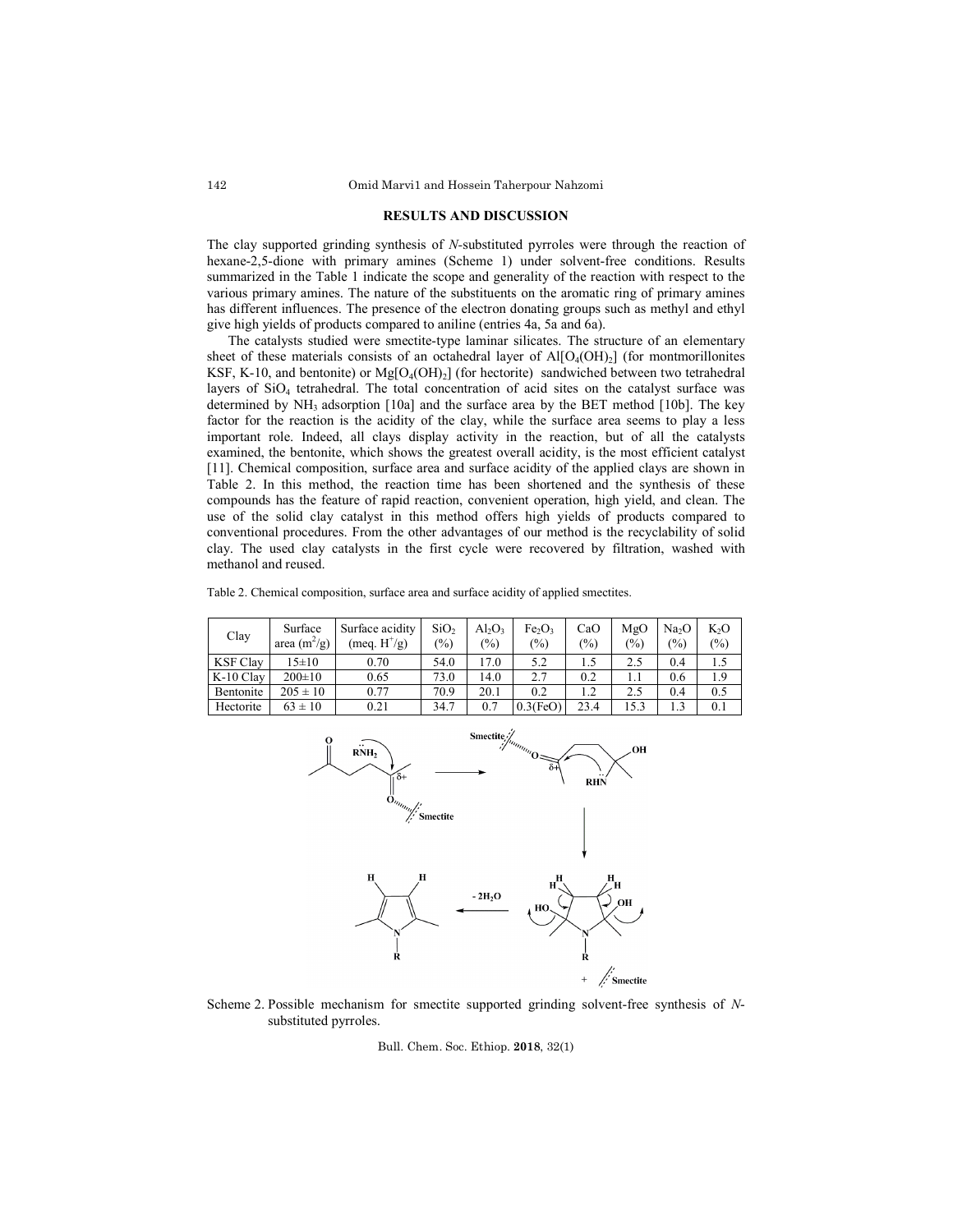143

#### *Reusability of the catalyst*

The feasibility of repeated use of smectite clay was also examined. Recovery of the catalyst was very easy. After completion of the reaction and extraction of the product, smectite clay was filtered and washed with ethanol (50 mL) in a beaker under stirring for 10 min at room temperature. The catalyst is insoluble in ethanol and was simply filtered. The recycled catalyst was washed with ethanol once more, filtered off and dried at 100 °C for 1 h. The reused catalyst was stable under the reaction conditions, and its activity in terms of yields was slightly decreased with an increasing number of reaction cycles. Hence, the loss of catalytic activity reused catalyst one after five cycles was negligible. Recyclability of the bentonite smectite for the synthesis of 1-phenyl-2,5-dimethyl-1*H*-pyrrole (1a) for five runs is shown in Figure 1. easy. After completion of the reaction and extraction of the product, smectite clay was<br>ed and washed with ethanol (50 mL) in a beaker under stirring for 10 min at room<br>erature. The catalyst is insoluble in ethanol and was



Figure 1. Recyclability of the bentonite for the synthesis of **1a**.

### **EXPERIMENTAL**

Chemicals were purchased from Aldrich and Merck chemical companies and used without further purification. Commercially available heterogeneous clays, montmorillonites KSF and Chemicals were purchased from Aldrich and Merck chemical companies and used without<br>further purification. Commercially available heterogeneous clays, montmorillonites KSF and<br>K10 (Fluka), hectorite [SHCa-118 (Clay Source)] in this method.

Melting points were measured on an Electro thermal 9100 apparatus. <sup>1</sup>H NMR spectra were recorded by a FTNMR Bruker DRX 500 Avence spectrometer (500 MHz). Chemical shifts were measured in ppm from TMS. CDCl<sub>3</sub> was used as solvent as well as the internal standard. The IR spectra were recorded on a Perkin Elmer FT-IR GX instrument in KBr discs.

#### *General procedure*

2,5-hexanedione (10 mmol) and 1 g smectiteclaywas ground together in a mortar using pestle for 2 min. Amine (10 mmol) was added to this mixture and grinding was continued at room temperature for the time presented in Table 1 to complete the reaction (monitored by TLC, n hexane/ ethyl acetate, 1/3). After completing the reaction the product was extracted with CH  $(2\times15 \text{ mL})$  and the clay filtered off. The organic layer after washing with water, was dried over  $(2\times15 \text{ mL})$  and the clay filtered off. The organic layer after washing with water, was dried over MgSO<sub>4</sub>, filtered and the solvent was evaporated under vacuum to afford the product. The products were isolated as low melting crystals or oils. The solid pyrroleswerewashed thoroughly with water, dried, and then recrystallized from methanol. The oily products were purified by with water, dried, and then recrystallized from methanol. The oily products were purified by column chromatography using hexane and ethyl acetate as the eluent. The solid clay portion was washed with ethanol and dried at 100 °C under a reduced pressure to be reused in the subsequent reactions which showed the gradual decrease in the activity (Table 1). Isolated 2,5-hexanedione (10 mmol) and 1 g smectiteclaywas ground together in a mortar using p for 2 min. Amine (10 mmol) was added to this mixture and grinding was continued at r temperature for the time presented in Table 1 to c 96 94 92 91<br>
1 Run 2 Run 3 Run 4 Run 5<br>
1 Run 2 Run 3 Run 4 Run 5<br>
entonite for the synthesis of 1a.<br> **EXPERIMENTAL**<br>
om Aldrich and Merck chemical companies and used<br>
ially available heterogeneous clays, montmorillonites  $\mathrm{CH_2Cl_2}$ were isolated as low melting crystals or oils. The solid pyrroleswerewashed<br>er, dried, and then recrystallized from methanol. The oily products were<br>thromatography using hexane and ethyl acetate as the eluent. The solid c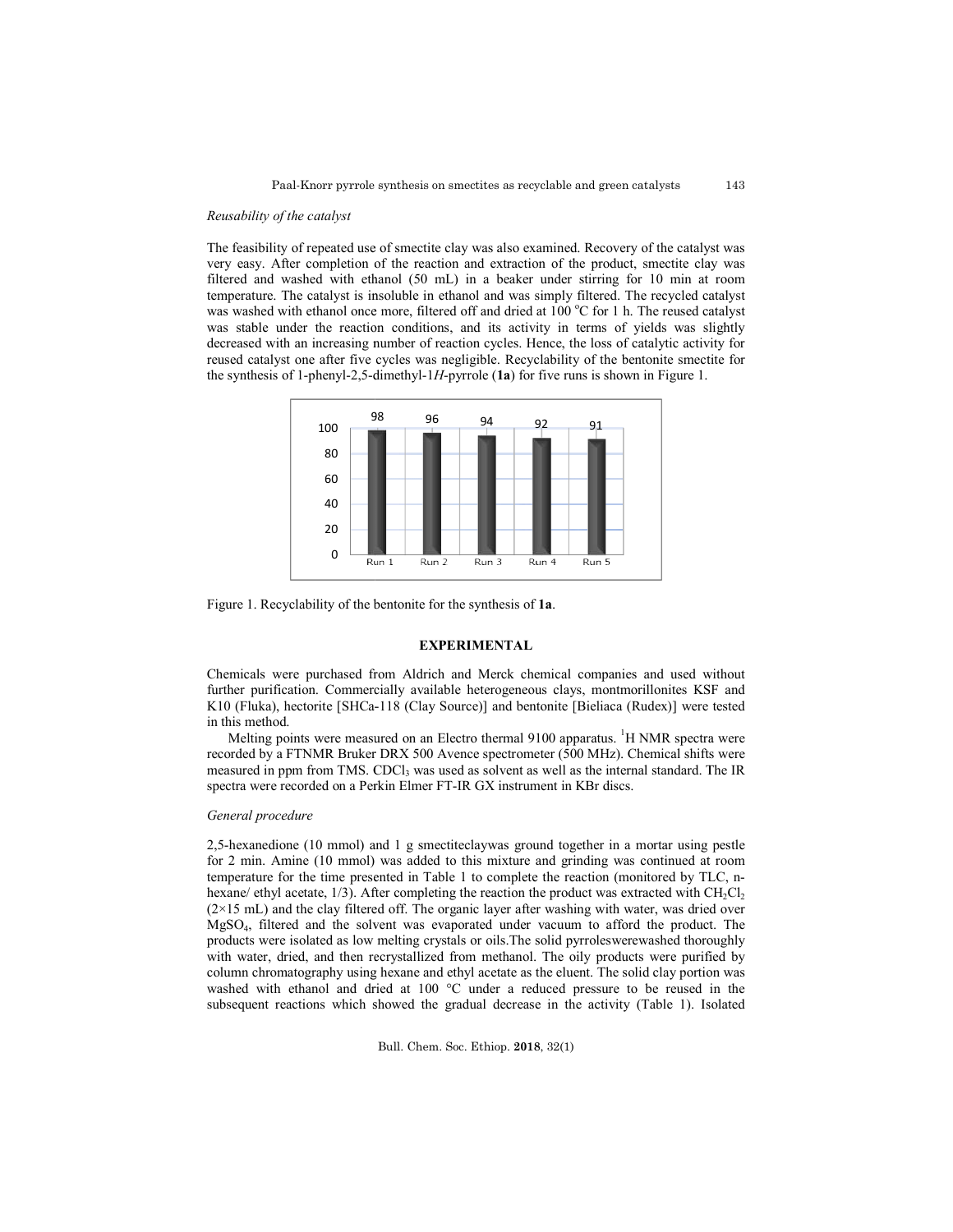products were characterized by the melting points, IR,  $^1$ H NMR spectrometric data and were compared with the literature or authentic samples.

*1-Phenyl-2,5-dimethyl-1H-pyrrole (1a)*. M.p. 52-54 °C (reported m.p. 50–51 °C [12a]); *ν*<sub>max</sub>/cm<sup>−1</sup> 3051, 2925, 1609, 1527, 1488, 1412, 1318;  $\delta$ <sub>H</sub> (500 MHz, CDCl<sub>3</sub>): 2.09 (s, 6H, CH<sub>3</sub>), 5.69 (s, 2H, pyrrole ring), 7.13–7.29 (2H, m, Ar H), 7.45–7.53 (3H, m, Ar*H*).

*1-Benzyl-2,5-dimethyl-1H-pyrrole (2a)*. Oily solid (reported m.p. 40–41 °C [6d]; *v*<sub>max</sub>/cm<sup>-1</sup> 3059, 2928, 2849, 1568, 1522, 1493, 1401, 1323; δ<sub>H</sub> (500 MHz, CDCl<sub>3</sub>): 2.11 (6H, s, CH<sub>3</sub>), 4.98 (2H, s, CH2),5.93 (2H, s, pyrrole ring), 6.88–6.94 (2H, m, Ar H),7.25–7.39 (3H, m, Ar H).

 $1-(2-Phenylethvl)-2,5-dimethvl-1H-pvrrole$  (3a). Oil (reported as oil [12b]);  $\delta_H$  (500 MHz, CDCl3): 2.31 (6H, s, CH3), 3.12 (t, *J* = 7.5 Hz, 2H), 4.18 (t, *J* = 7.5 Hz, 2H), 5.95 (2H, s, pyrrole ring), 6.81–6.88 (2H, m, Ar H), 7.42–7.50 (3H, m, Ar H).

 $1-(p-Tolyl)-2,5-dimethyl-1H-pyrrole (4a)$ : Oil (reported as oil [12b]);  $\delta_H$  (500 MHz, CDCl<sub>3</sub>): 2.23 (6H, s, CH3), 2.34 (3H, s, CH3), 5.87 (2H, s, pyrrole ring), 6.69 (d, *J* = 9 Hz, 2H), 7.31 (d, *J*  $= 9.0$  Hz, 2H).

 $1-(p-Ethylphenyl)-2,5-dimethyl-1H-pyrrole (5a)$ . Oil (reported as oil [12b]);  $\delta_{\rm H}$  (500 MHz, CDCl3): 2.10 (6H, s, CH3), 2.72 (q, *J* = 7.5 Hz, 2H), 5.90 (s, 2H, pyrrole ring), 1.35 (t, *J* = 7.5 Hz, 3H); 7.19 (d, *J* = 8.8 Hz, 2H), 7.33 (d, *J* = 8.8 Hz, 2H).

 $1-(m-Tolyl)-2,5-dimethyl-1H-pyrrole (6a)$ . Oil (reported as oil [12b]);  $\delta_H$  (500 MHz, CDCl<sub>3</sub>): 2.09 (6H, s, CH3), 2.37 (3H, s, CH3), 5.85 (2H, s, pyrrole ring), 7.02-7.29 (m, 4H, Ar).

*1-Butyl-2,5-dimethyl-1H-pyrrole (7a)*. Oil (reported as oil [12b]);  $\delta_H$  (500 MHz, CDCl<sub>3</sub>): 0.91 (t, *J* = 7.2 Hz, 3H), 1.32 (m, 2H), 1.65 (m, 2H), 2.21 (s, 6H, CH3), 3.71 (t, *J* = 7.2 Hz, 2H), 5.86 (s, 2H, pyrrole ring).

*1-Propyl-2,5-dimethyl-1H-pyrrole (8a)*. Oil (reported as oil [12b]); *ν*max/cm−1 3100, 2965, 2932, 2875, 1519, 1348, δ<sub>H</sub> (500 MHz, CDCl<sub>3</sub>): 1.02 (t, *J* = 7.4 Hz, 3H), 1.65 (m, 2H), 2.34 (s, 6H, CH3), 3.78 (t, *J* = 7.5 Hz, 2H), 5.83 (s, 2H, pyrrole ring).

1-(4-Nitrophenyl)-2,5-dimethyl-1H-pyrrole (9a). M.p. 145-147 °C (reported m.p. 143-144 °C, [12b]);  $\delta_H$  (500 MHz, CDCl<sub>3</sub>): 2.12 (s, 6H), 5.96 (s, 2H, pyrrole ring), 6.92 (d,  $J = 8.7$  Hz, 2H, Ar), 7.74 (d, *J* = 8.7 Hz, 2H, Ar).

 $1-(4-Fluorophenyl)-2,5-dimethyl-1H-pyrrole (10a)$ . Oil (reported as oil [12b]);  $\delta_{\rm H}$  (500 MHz, CDCl3): 2.01 (s, 6H, CH3); 5.88 (s, 2H, pyrrole ring), 7.17 (d, *J* = 9.0 Hz, 2H, Ar), 7.31(d, *J* = 9.0 Hz, 2H, Ar).

*1*-(4-Chlorophenyl)-2,5-dimethyl-1H-pyrrole (11a). M.p. 77-79 °C (reported m.p. 75 °C, [12b]); *δ*<sup>H</sup> (500 MHz, CDCl3): 2.07 (s, 6H, CH3); 5.64 (s, 2H, pyrrole ring), 7.19 (d, *J* = 8.8 Hz, 2H, Ar), 7.68 (d,  $J = 8.8$  Hz, 2H, Ar).

*1*-(4-Bromophenyl)-2,5-dimethyl-1H-pyrrole (12a). M.p. 75-77 °C (reported m.p. 75 °C, [12b]); *δ*<sup>H</sup> (500 MHz, CDCl3): 2.05 (s, 6H, CH3); 5.73 (s, 2H, pyrrole ring), 7.15 (d, *J* = 8.8 Hz, 2H, Ar), 7.71 (d,  $J = 8.8$  Hz, 2H, Ar).

1-(4-Methoxyphenyl)-2,5-dimethyl-1H-pyrrole (13a). M.p. 60-63 °C (reported m.p. 59-60 °C, [11]);  $\delta_H$  (500 MHz, CDCl<sub>3</sub>): 1.98 (s, 6H, CH<sub>3</sub>); 3.82 (OCH<sub>3</sub>, s, 3H), 5.81 (s, 2H, pyrrole ring), 6.92 (d, *J* = 8.5 Hz, 2H, Ar), 7.24 (d, *J* = 8.5 Hz, 2H, Ar).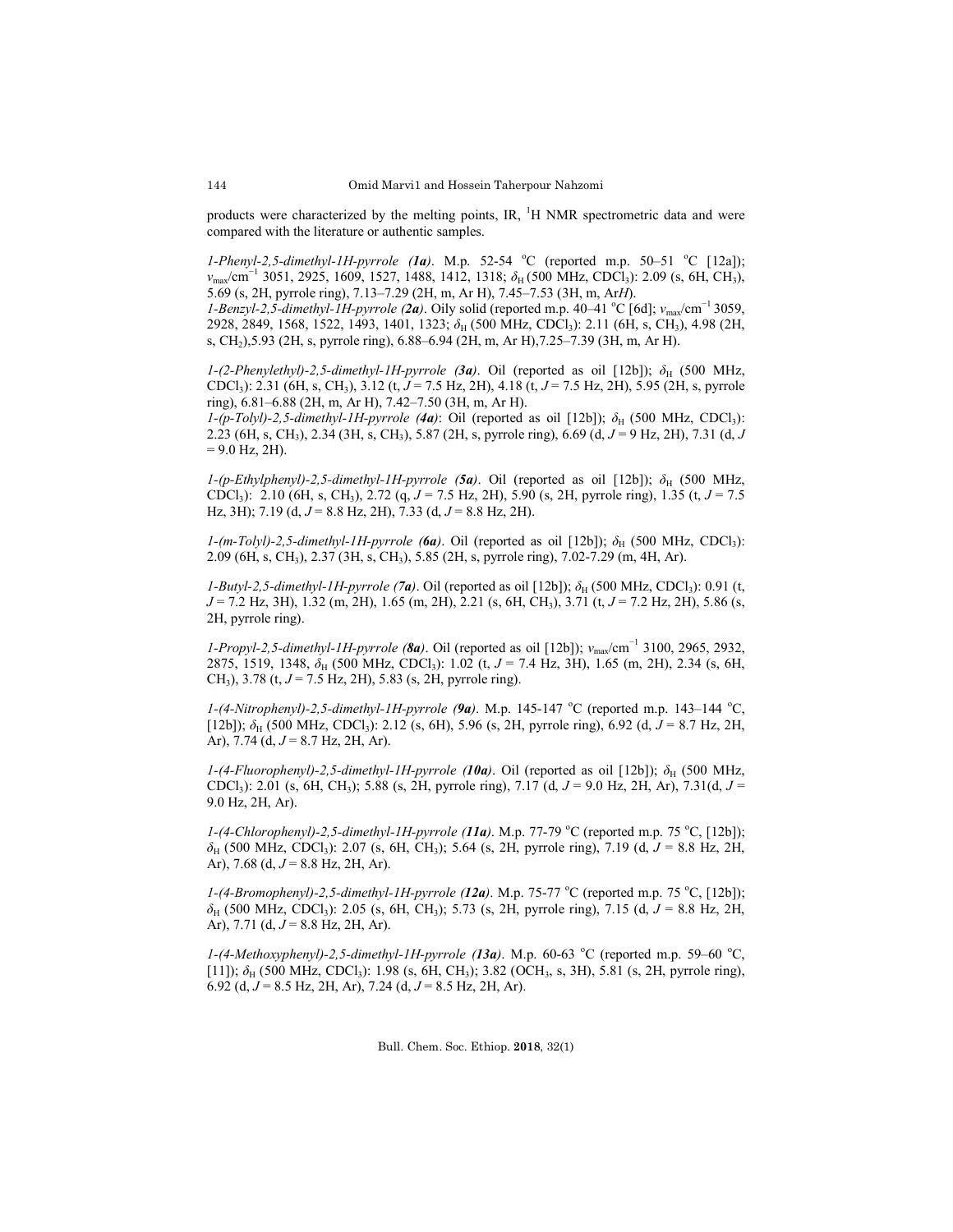145

*2-(2,5-Dimethyl-1H-pyrrol-1-yl) pyridine (14a)*. Oil (reported as oil [12b]);  $δ$ <sub>H</sub> (500 MHz, CDCl3): 2.08 (s, 6H, CH3),5.91(s, 2H, pyrrole ring), 7.25-7.38 (Ar, m, 2H), 7.73-7.86(Ar, m, 1H), 8.68-8.75 (Ar, m, 1H).

*1*-(Naphthalene-1-yl)-2,5-Dimethy-1H-pyrrole (**15a**). M.p. 123-126 °C (reported m.p. 120–121 or reported [12b]):  $\frac{1}{2}$  (500 MHz CDCl): 1.05 (c. 6H, CH), 6.12 (c. 2H, pyrrole ring), 7.18 <sup>o</sup>C, reported [12b]);  $δ$ <sub>H</sub> (500 MHz, CDCl<sub>3</sub>): 1.95 (s, 6H, CH<sub>3</sub>), 6.12 (s, 2H, pyrrole ring), 7.18 (d, *J* = 8.6 Hz, 1H, Ar), 7.30–7.48 (m, 4H, Ar), 7.91 (d, *J* = 8.6 Hz, 2H, Ar).

1-(4-Methylbenzyl)-2,5-dimethyl-1H-pyrrole (16a). M.p. 48-50 °C (reported m.p. 44-47 °C, [12b]);  $\delta$ <sub>H</sub> (500 MHz, CDCl<sub>3</sub>): 2.08 (s, 6H, CH<sub>3</sub>), 2.41 (CH<sub>3</sub>, s, 3H), 4.98 (s, 2H, CH<sub>2</sub>, benzylic), 5.94 (s, 2H, pyrrole ring), 6.95 (d, *J* = 8.5 Hz, 2H), 7.21 (d, *J* = 8.7 Hz, 2H).

## **CONCLUSION**

In conclusion, a simple and efficient procedure for the synthesis of *N*-substituted pyrroles was established. This present method is superior since it is eco-friendly, advantageous over previously described methods in yield, requires no special apparatus, there is simplicity of operation, and is non-hazardous, simple and convenient. In addition, the simple experimental and product isolation procedures combined with the easy recovery and reuse of these worthwhile natural smectite clays play an important role in development of the clean and environmentally friendly strategy in this new and benign method.

## **ACKNOWLEDGEMENT**

The authors thank Roodsar Payam Noor University for financial support.

### **REFERENCES**

- 1. a) Raimondi, M.V.; Cascioferro, S.; Schillaci, D; Petruso, S. Synthesis and biological evaluation of indazole derivatives. *Eur. J. Med. Chem.***2006**, 41, 1439- 1449; b) Jacobi, P.A.; Coults, L.D.; Guo, J.S.; Leung, S.I. New strategies for the synthesis of biologically important tetrapyrroles. The "B,C+ D+ A" approach to linear tetrapyrroles. *J. Org. Chem.* **2000**, 65, 205- 213; c) Furstner, A. Chemie und Biologie des Roseophilins und der Prodigiosin-Alkaloide: 2500 Jahre im Überblick. *Angew.Chem.***2003**, 115, 3706-3728; d) Furstner, A.; Szillat, H.; Gabor, B.; Mynott, R. Platinum- and acid-catalyzed enzyme metathesis reactions:  Mechanistic studies and applications to the syntheses of streptorubin B and metacycloprodigiosin. *J. Am. Chem. Soc.* **1998**, 120, 8305-8314; e) Alikarami, M.; Amozad, M. One-pot synthesis of 2,4,5-trisubstituted imidazoles derivatives catalyzed by BTPPC under solvent-free conditions . *Bull. Chem. Soc. Ethiop.* **2017**, 31, 177-184. f) Zare Fekri, L.; Nikpassand, M.; Movaghari, M. Fe<sup>+3</sup>-Montmorillonite K10: As an effective and reusable catalyst for the synthesis of 3,4-dihydropyrimidin-2(1*H*)-ones and –thiones. *Bull. Chem. Soc. Ethiop.* **2017**, 31, 313-321.
- 2. a) De Leon, C.Y.; Ganem, B. A new approach to porphobilinogen and its analogs. *Tetrahedron* **1997**, 53, 7731-7752; b) Di Santo, R.; Costi, R.; Artico, M.; Massa, S.; Lampis, G.; Deidda, D.; Rompei, R.; Pyrrolnitrin and related pyrroles endowed with antibacterial activities against *Mycobacterium tuberculosis*. *Bioorg. Med.Chem. Lett*. **1998**, 8, 2931- 2936; c) Ragno, R.; Marshall, G.R.; Di Santo, R.; Costi, R.; Massa, S.; Rompei, R.; Artico, M.; Antimycobacterial pyrroles: Synthesis, anti-*Mycobacterium tuberculosis* activity and QSAR studies. *Bioorg. Med. Chem. Lett*. **2000**, 8, 1423-1432; d) Casiraghi, G.; Zanardi, F.; Rassu, G.; Pinna, L. Asymmetric access to functional, structurally diverse molecules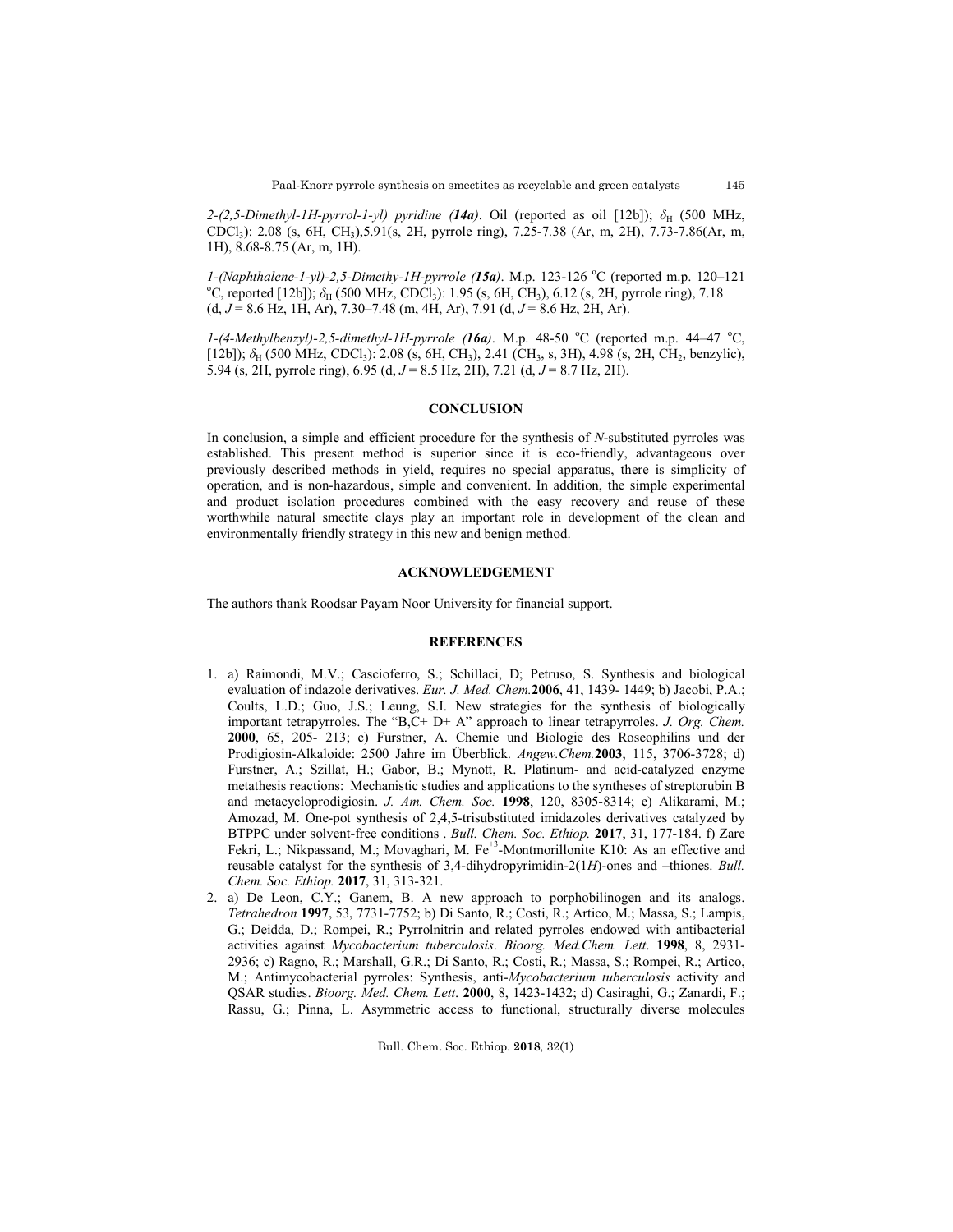exploiting five-membered heterocyclic silyloxydienes.*Org. Prep. Proceed. Int.* **1996**, 28, 641-682.

- 3. a) Muchowski, J.M. For an authoritative review of Syntex's landmark discovery and the development of ketorolac*. Adv. Med. Chem.* **1992**, 1, 109-135; b) Cozzi, P.; Mongelli, N. Cytotoxics derived from distamycin A and congeners. *Curr. Pharm. Des.* **1998**, 4, 181-201.
- 4. a) Brock, E.D.; Lewis, D.M.; Yousaf, T.I.; Harper, H.H. The Procter & Gamble Co. WO 9951688, **1999**; b) Gazit, A.; App, H.; McMahon, G.; Chen, J.; Levitzki, A.; Bohmer, F.D. Tyrphostins. 5. Potent inhibitors of platelet-derived growth factor receptor tyrosine kinase:  Structure−activity relationships in quinoxalines, quinolines, and indoletyrphostins. *J. Med. Chem.* **1996**, 39, 2170-2177; c) Sehlstedt, U.; Aich, P.; Bergman, J.; Vallberg, H.; Norden, B.; Graslund, A. Interactions of the antiviral quinoxaline derivative 9-OH-B220 {2,3 dimethyl-6-(dimethylaminoethyl)-9-hydroxy-6H-indolo-[2,3-b]quinoxaline} with duplex and triplex forms of synthetic DNA and RNA. *J. Mol. Biol*. **1998**, 278, 31-56.
- 5. a) Shaw, D.J.; Wood, W.F. Preparation of 2,5-dimethyl-1-phenylpyrrole. *J. Chem. Educ.* **1992**, 69, A313, DOI: 10.1021/ed069pA313.1; b) Raghavan, S.; Anuradha, K. Solid-phase synthesis of heterocycles from 1,4-diketone synthons. *Synlett.* **2003**, 711-713; c) Drewes, S.E.; Hogan, C.J. Furan derivatives from cyclodehydratign of brackein-like 1,4-dicarbonyl compounds. *Synth. Commun*. **1989**, 19, 2101-2107; d) Chen, J.; Wu, H.; Zheng, Z.; Jin, C.; Zhang, X.; Su, W. An approach to the Paal–Knorr pyrroles synthesis catalyzed by  $Sc(OTf)_{3}$ under solvent-free conditions. *Tetrahedron Lett.* **2006**, 47, 5383-5387; e) Banik, B.K.; Banik, I.; Renteria, M.; Dasgupta, S.K. A straightforward highly efficient Paal–Knorr synthesis of pyrroles. *Tetrahedron Lett.***2005**, 46, 2643-2645; f) Armugam, P.; Perumal, P.T. SnCl<sub>2</sub>·2H<sub>2</sub>O-An alternative to Lewis acidic ionic liquids. *Chem. Lett.* **2006**, 35, 632-633; g) Yu, S.-X.; Le Quesne, P.W. Quararibea metabolites. 3. Total synthesis of  $(\pm)$ -funebral, a rotationally restricted pyrrole alkaloid, using a novel Paal-Knorr reaction. *Tetrahedron Lett.* **1995**, 36, 6205-6208; h) De, K. Ruthenium(III) chloride as a novel and efficient catalyst for the synthesis of substituted pyrroles under solvent-free conditions. *Catal. Lett*. **2008**, 124**,** 174-177; i) Chen, J.X.; Liu, M.C.; Yang, X.L.; Ding, J.C.; Wu, H.Y. Indium(III)-catalyzed synthesis of *N*-substituted pyrroles under solvent-free conditions. *J. Braz. Chem. Soc.* **2008**, 19, 29-34; j)Sreekumar, R.; Padmakumar, R. Simple, efficient and convenient synthesis of pyrroles and pyrazoles using zeolites. *Synth. Commun.* **1998**, 28, 1661-1665; k) Ballini, R.; Barboni, L.; Bosica, G.; Petrini, M. 2,5-Dialkylfurans and nitroalkanes as source of 2,3,5 trialkylpyrroles. *Synlett* **2000**, 391-393; l) Zhang, X.; Weng, G.; Zhang, Y.; Li, P. Unique chemoselective Paal-Knorr reaction catalyzed by  $Mgl<sub>2</sub>$  etherate under solvent-free conditions. *Tetrahedron* 2015, 71, 2595-2602; m) Rahmatpour, A. ZrOCl<sub>2</sub>·8H<sub>2</sub>O as a highly efficient, eco-friendly and recyclable Lewis acid catalyst for one-pot synthesis of Nsubstituted pyrroles under solvent-free conditions at room temperature. *Appl. Organomet. Chem.* **2011**, 25, 585-590; n) Zhang, Z.-H.; Li, J.-J.; Li, T.-S. Ultrasound-assisted synthesis of pyrroles catalyzed by zirconium chloride under solvent-free conditions. *Ultrason. Sonochem.* **2008**, 15, 673-676.
- 6. a) Samajdar, S.; Becker, F.F.; Banik, B.K. Montmorillonite KSF‐mediated facile synthesis of pyrroles. *Heterocycles* **2001**, 55, 1019-1022; c)Curini, M.; Montanari, F.; Rosati, O.; Lioy, E.; Margarita, R. Layered zirconium phosphate and phosphonate as heterogeneous catalyst in the preparation of pyrroles.*Tetrahedron Lett*. **2003**, 44, 3923-3925; d) Song, G.Y.; Wang, B.; Wang, G.; Kang, Y.R.; Yang, T.; Yang, L.M.;  $Fe^{3+}$ -Montmorillonite as effective, recyclable catalyst for Paal–Knorr pyrrole synthesis under mild conditions. *Synth. Commun*. **2005**, 35, 1051-1057; e) Banik, B.K.; Samajdar, S.; Banik, I. Simple synthesis of substituted pyrroles. *J. Org. Chem*. **2004**, 69, 213-216; f) Wang, B.; Gu, Y.; Luo, C.; Yang, T.; Yang, L.; Suo, J. Pyrrole synthesis in ionic liquids by Paal-Knorr condensation under mild conditions. *Tetrahedron Lett*. **2004**, 45, 3417-3419; g) Rao, H.S.P.; Jothilingam, S.;